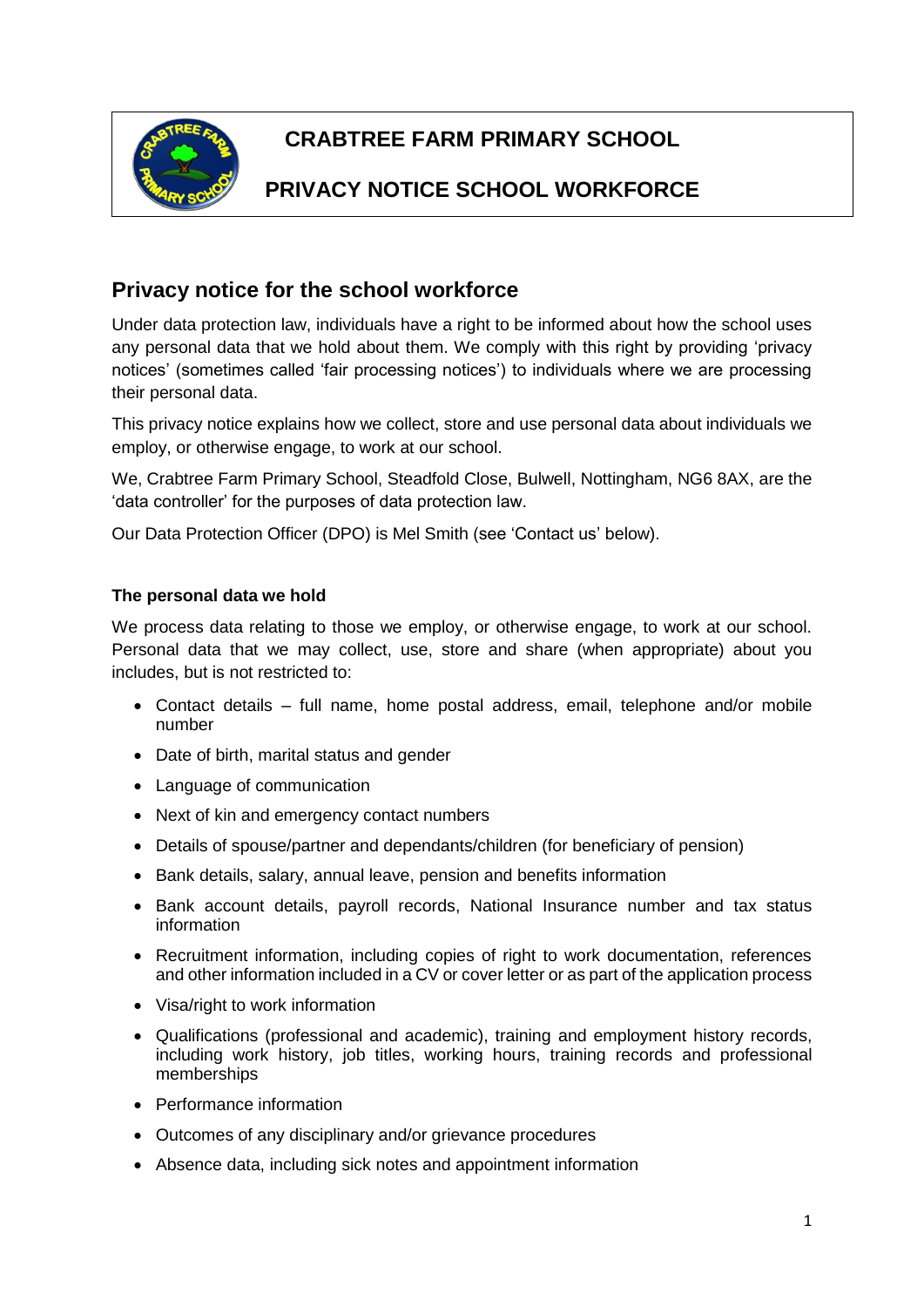- Workplace health and safety records
- Copy of driving licence
- Photographs, employee ID
- CCTV footage
- Vehicle information
- Any requests made to the school by you
- Data about your use of the school's information and communications system

We may also collect, store and use information about you that falls into "special categories" of more sensitive personal data. This includes information about (where applicable):

- Race, nationality, ethnicity, religious beliefs, sexual orientation and political opinions
- Trade union membership
- Health, including any medical conditions, and sickness records
- Disability status
- Information about your criminal convictions

## **Why we use this data**

The purpose of processing this data is to help us run the school, including to:

- Enable you to be paid
- Assist with all matters regarding to personnel
- Facilitate safe recruitment, as part of our safeguarding obligations towards pupils
- Support effective performance management and continued professional development
- Inform our recruitment and retention policies
- Allow better financial modelling and planning
- Enable equalities monitoring
- Improve the management of workforce data across the sector
- Support the work of the School Teachers' Review Body
- Contact next of kin in case of an emergency
- Keep our employees safe (e.g. in relation to medical/health needs)
- Compliance with legal, regulatory and other good governance obligations

## **Our lawful basis for using this data**

Under the UK General Data Protection Regulation (UK GDPR), the lawful basis we rely on for processing workforce information are:

• For the purposes of carrying out our duties as a maintained school in accordance with the legal basis of: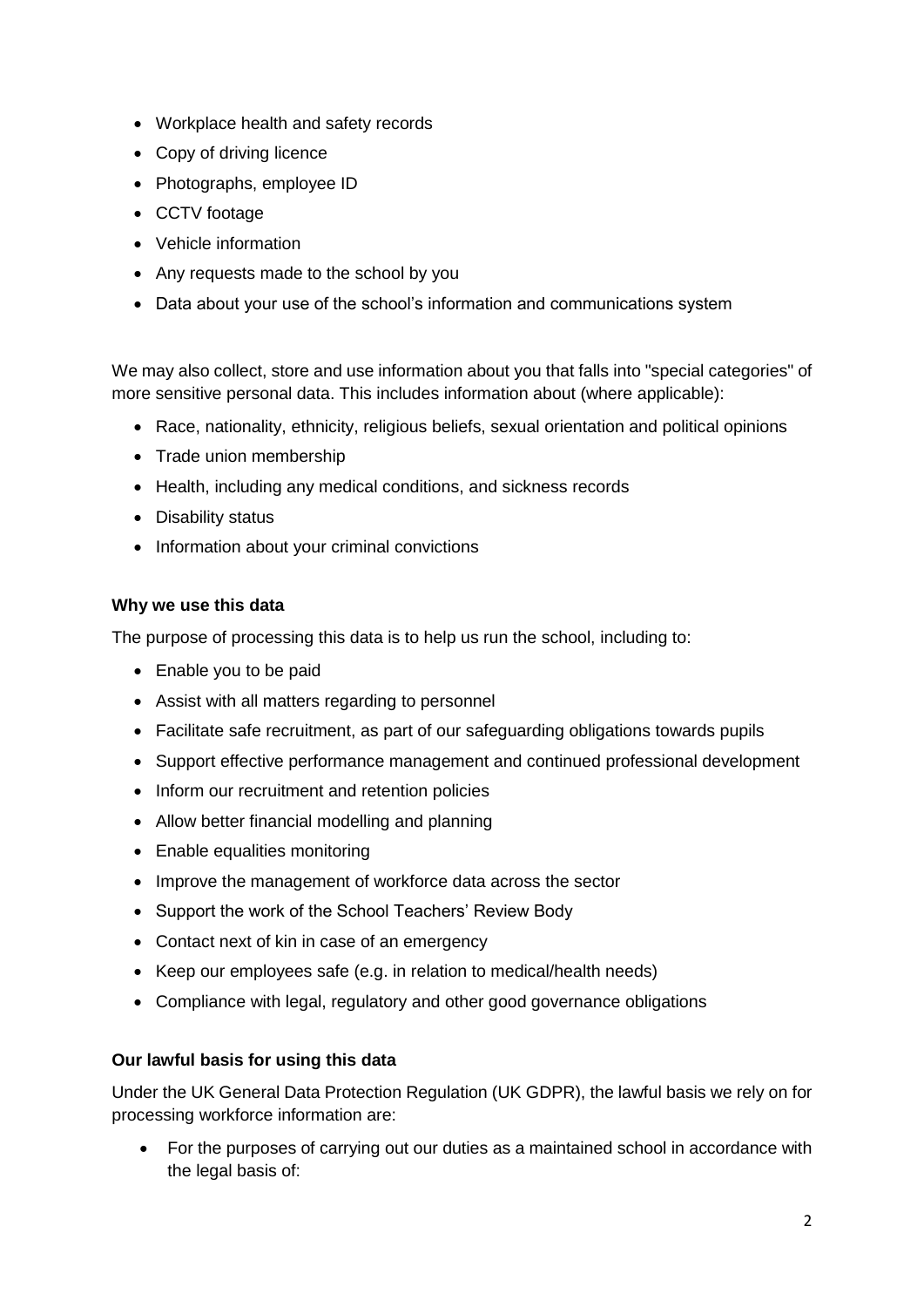- o Article 6 1b) processing is necessary for the performance of a **contract** to which the data subject is party or in order to take steps at the request of the data subject prior to entering into a contract;
- o Article 6 1c) processing is necessary for **compliance with a legal obligation** to which the controller is subject;
- o Article 6 1d) processing is necessary in order to protect the **vital interests** of the data subject or of another natural person;
- o Article 6 1f) processing is necessary for the purposes of the **legitimate interests** pursued by the controller or by a third party, except where such interests are overridden by the interests or fundamental rights and freedoms of the data subject which require protection of personal data, in particular where the data subject is a child.

In addition we will only process any special category data, under the following conditions:

- Article 9 2a) the data subject has given explicit consents to the processing of those personal data for one or more specified purposes, except where Union or Member State law provide that the prohibition referred to in paragraph 2 may not be lifted by the data subject;
- Article 9 2g) processing is necessary for reasons of substantial public interest, on the basis of Union or Member State law which shall be proportionate to the aim pursued, respect the essence of the right to data protection and provide for suitable and specific measures to safeguard the fundamental rights and the interests of the data subject;
- Article 9 2j) processing is necessary for statistical purposes in accordance with Article 89 (1) based on Union or Member State law which shall be proportionate to the aim pursued, respect the essence of the right to data protection and provide for suitable and specific measures to safeguard the fundamental rights and the interests of the data subject.

We only collect and use personal information about you when the law allows us to. Most commonly, we use it where we need to:

- Fulfil a contract we have entered into with you
- Comply with a legal obligation
- Carry out a task in the public interest

Less commonly, we may also use personal information about you where:

- You have given us consent to use it in a certain way
- We need to protect your vital interests (or someone else's interests).

Where you have provided us with consent to use your data, you may withdraw this consent at any time. We will make this clear when requesting your consent, and explain how you go about withdrawing consent if you wish to do so.

Some of the reasons listed above for collecting and using personal information about you overlap, and there may be several grounds which justify the school's use of your data.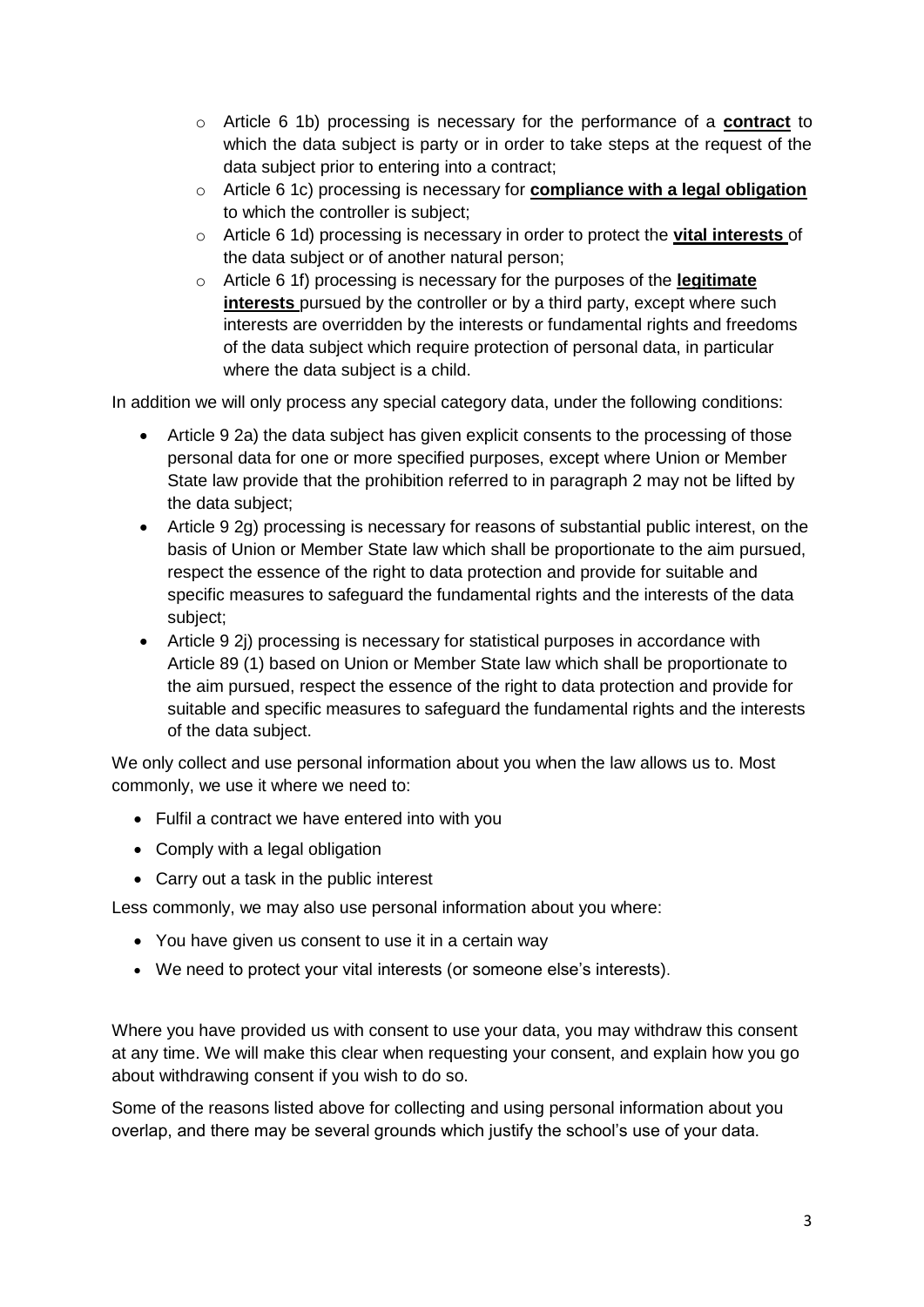## **Collecting this information**

Personal data and sensitive data about you will be collected primarily from you. While the majority of information we collect from you is mandatory, in order for the school to comply with its legal obligation as your employer, there is some information that you can choose whether or not to provide to us.

Whenever we seek to collect information from you, we make it clear whether you must provide this information (and if so, what the possible consequences are of not complying), or whether you have a choice.

Additionally, some information may be obtained, where lawful to do so, from public sources, or third parties including third party benefit or facility providers, other colleagues, family members, government, tax or law enforcement agencies and third parties you interact with, and reference and vetting service providers and other third parties.

#### **How we store this data**

Personal data is stored in line with our Data Protection Policy/Records Management Policy.

We create and maintain an employment file for each staff member. The information contained in this file is kept secure and is only used for purposes directly relevant to your employment. Electronic formats are protected by SchoolsIT Security Policy.

Once your employment with us has ended, we will retain this file and delete the information in it in accordance with our Record Retention Schedule/Records Management Policy.

To request a copy of such policies, please enquire with the school office.

## **Data sharing**

We do not share information about you with any third party without your consent unless the law and our policies allow us to do so.

Where it is legally required, or necessary (and it complies with data protection law), we may share personal information about you with:

- Our local authority *to meet our legal obligations to share certain information with it, such as safeguarding concerns and [maintained schools only] information about headteacher performance and staff dismissals*
- The Department for Education
- Your family or representatives
- Educators and examining bodies
- Our regulator Ofsted
- Suppliers and service providers *to enable them to provide the service we have contracted them for, such as payroll*
- Financial organisations
- Central and local government *for statutory data returns*
- Our auditors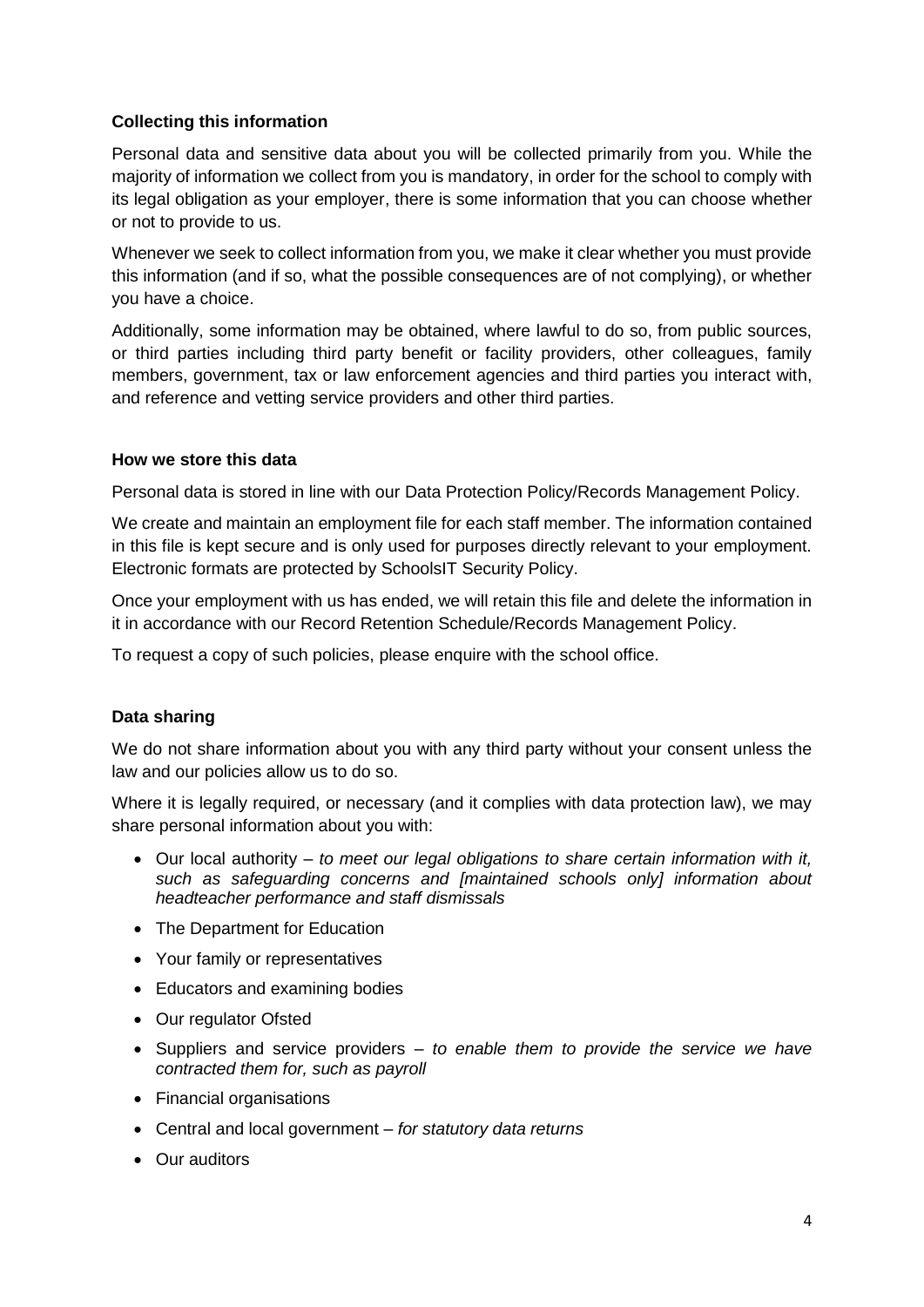- Survey and research organisations
- Trade unions and associations
- Health authorities
- Security organisations
- Health and social welfare organisations
- Professional advisers and consultants
- Charities and voluntary organisations
- Police forces, courts, tribunals
- Professional bodies
- Employment and recruitment agencies
- Basic information in school publications i.e. School Prospectus: Newsletters: Website and alike.

#### **Transferring data internationally**

Where we transfer personal data to a country or territory outside the European Economic Area, we will do so in accordance with data protection law.

#### **Your rights**

#### **How to access personal information we hold about you**

Individuals have a right to make a **'subject access request'** to gain access to personal information that the school holds about them.

If you make a subject access request, and if we do hold information about you, we will:

- Give you a description of it
- Tell you why we are holding and processing it, and how long we will keep it for
- Explain where we got it from, if not from you
- Tell you who it has been, or will be, shared with
- Let you know whether any automated decision-making is being applied to the data, and any consequences of this
- Give you a copy of the information in an intelligible form

You may also have the right for your personal information to be transmitted electronically to another organisation in certain circumstances.

If you would like to make a request, please contact our data protection officer.

#### **Your other rights regarding your data**

Under data protection law, individuals have certain rights regarding how their personal data is used and kept safe. You have the right to: